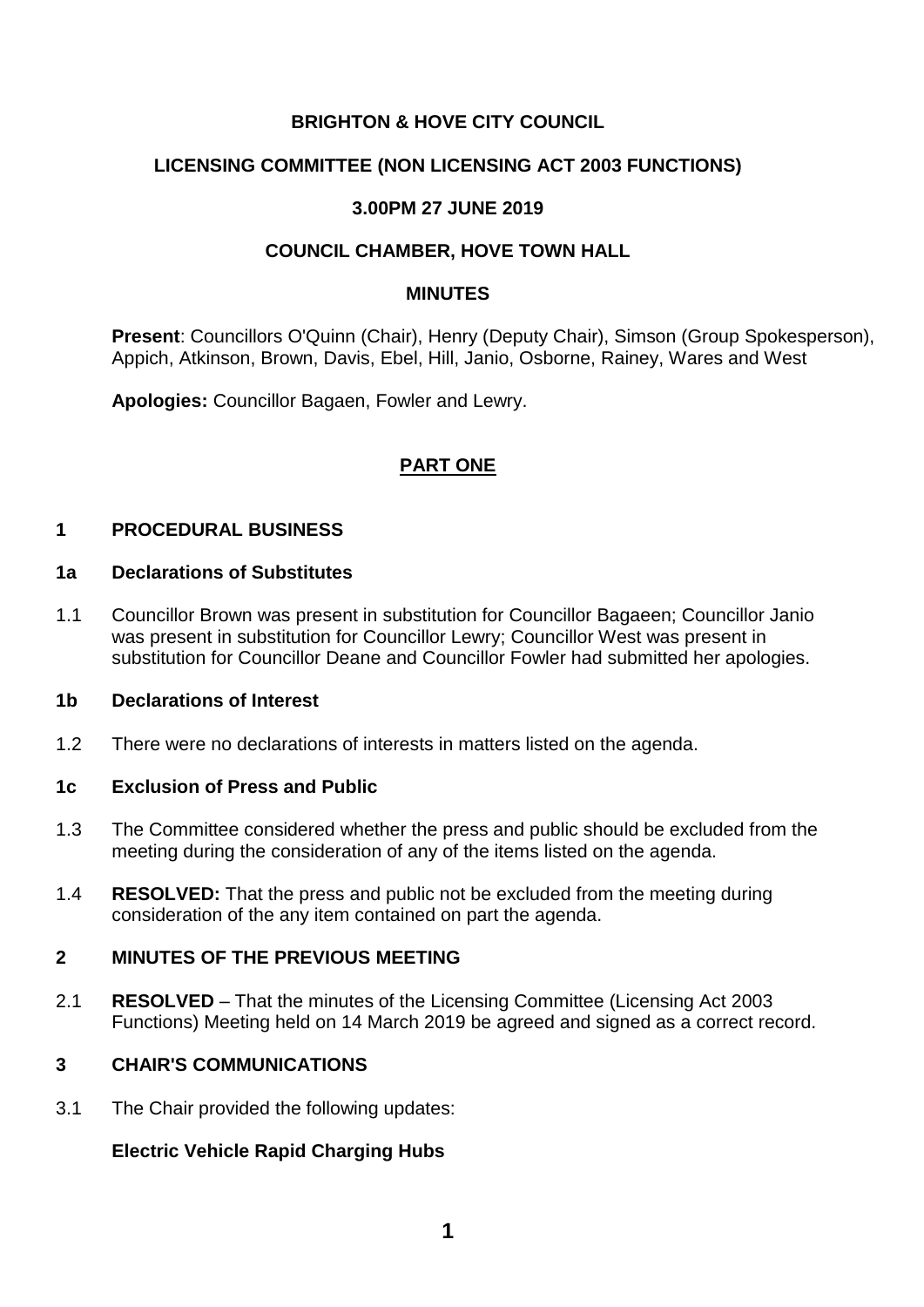3.2 The Trade were currently being consulted over possible sites for 4 rapid charging hubs. The consultation period would end on 8 July and it was anticipated that the results of the survey would go forward to the ETS Committee in October 2019 with installation being completed by March 2020. The Trade were being encouraged to participate I the survey and to date the level of take-up had been encouraging. In the meantime 200 street lamp post electric charging points were to be installed by the end of October 2019.

# **Child Exploitation Training for Taxi Drivers**

3.3 Child Exploitation training had taken place at the Amex the previous day and that day as part of Exploitation Awareness Week. Over 300 drivers had attended the first session and a similar number were expected at the next training session. This training had been carried out in collaboration between the trade, taxi licensing, VVE coordinator and WISE and recognised the unique position taxi drivers had in terms of spotting the signs of exploitation.

#### **Animal Licensing**

- 3.4 The Licensing Authority had been issued 14 licences under the new regime:
	- 7 Home Boarding of dogs;
	- 5 Selling Animals as pets;
	- $\bullet$  1 Cat Boarding; and
	- 1 Dog and Cat Boarding
- 3.5 These were given a star rating which dictated the length of their licence, for example a business that poorly performed but complied with minimum standards might be given 1 star which would be a 1 year licence requiring re-inspection and re-application after one year, whereas a business that complied to a high standard might be given 5 stars and be given a 3 year licence. There were around another 10 licence applications being processed. Once these licences had been issued the focus would be on investigating those who it was felt needed licensing but had not made applications, this applied mostly to on-line boarding hosts.
- 3.6 **RESOLVED -** That the content of the Chair's communications be noted and received.

#### **4 PUBLIC INVOLVEMENT**

4.1 There were no items.

#### **5 MEMBER INVOLVEMENT**

5.1 There were no items.

# **6 HACKNEY CARRIAGE FARE REVIEW**

6.1 The Committee considered a report of the Executive Director, Neighbourhoods Communities and Housing seeking the Committee's approval and authority to advertise proposed fare increases following the hackney carriage trade's request for an increase in fares.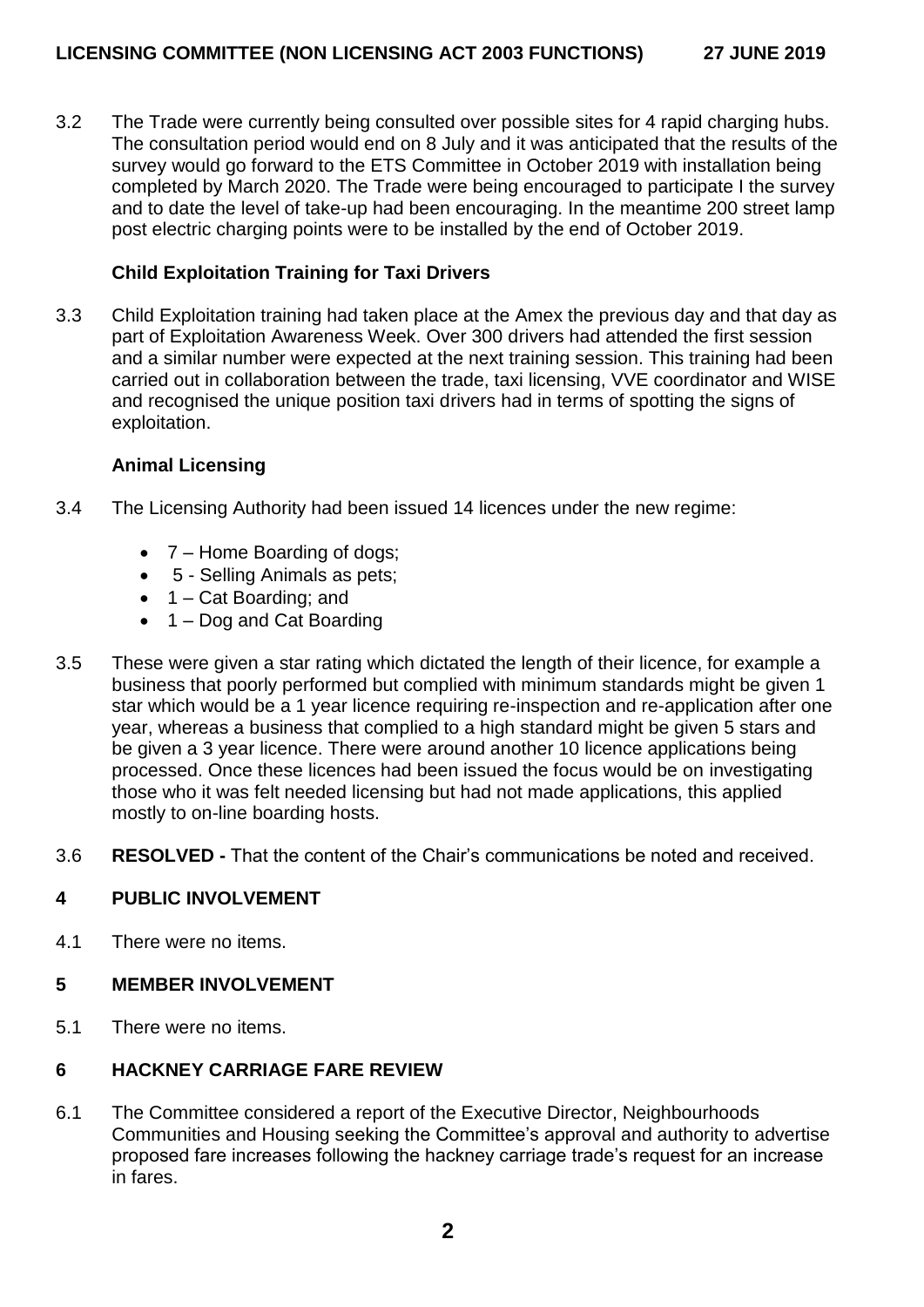- 6.2 Councillor West stated that it appeared that the yardage rate appeared to have dropped, considering that represented a retrograde step, this had been "bottom loaded" in the past to seek to deter shorter journeys.
- 6.3 Councillor Hill sought clarification in respect of the equalities implications referred to considering that it was regrettable that an increase was being sought at this time but noting that there had not been an increase for some time and that this had been requested by the trade.
- 6.4 Councillor Wares noted that although some of the percentage increases appeared quite high, there had been no increase in fares for four years. He sought clarification that if objections were received they would be referred to back to Committee and it was confirmed that they would, if no objections were received they would be implemented as set out in the report. In terms of continuing to monitor un-met demand he considered that this should be on-going with periodic reports back to Committee but should not delay implementation of the new fares structure.
- 6.5 Councillor Janio agreed stating that the trade operated in a market place which was open to competition and that as the trade was requesting these increases they should be supported as operators clearly considered that the market could bear these increases.
- 6.6 **RESOLVED -** (1) That Committee approves the proposed fare increases and authorises the Head of Safer Communities to advertise the proposed variation in fares, and invite any objections in accordance with the legal requirements.

 (2) The Committee agree that if no objections are made, or if any objections which are made are withdrawn, the varied table of fares will come into force in accordance with the statutory scheme; and

 (3) The Committee reconsider the matter at the next meeting of this Committee if valid objections are made but not withdrawn. As there are strict legal timescales relating to fare reviews a special meeting of this Committee may be required.

# **7 HACKNEY CARRIAGE AND PRIVATE HIRE DRIVER ENFORCEMENT AND MONITORING**

- 7.1 The Committee considered a report of the Executive Director, Neighbourhoods and Housing which provided an update for Members on enforcement action taken against Hackney Carriage & Private Hire Drivers and Applicants between March and May 2019.
- 7.2 Councillors Atkinson and Hill noted that there appeared to be have been a number of instances where "flipping" had occurred which indicated that this was an issue which needed to be addressed.
- 7.3 Councillor West noted that there appeared to have been three serious cases which had been brought before the Magistrates Court the outcomes did not appear consistent and he sought details of the context of each case in order to better understand the process.